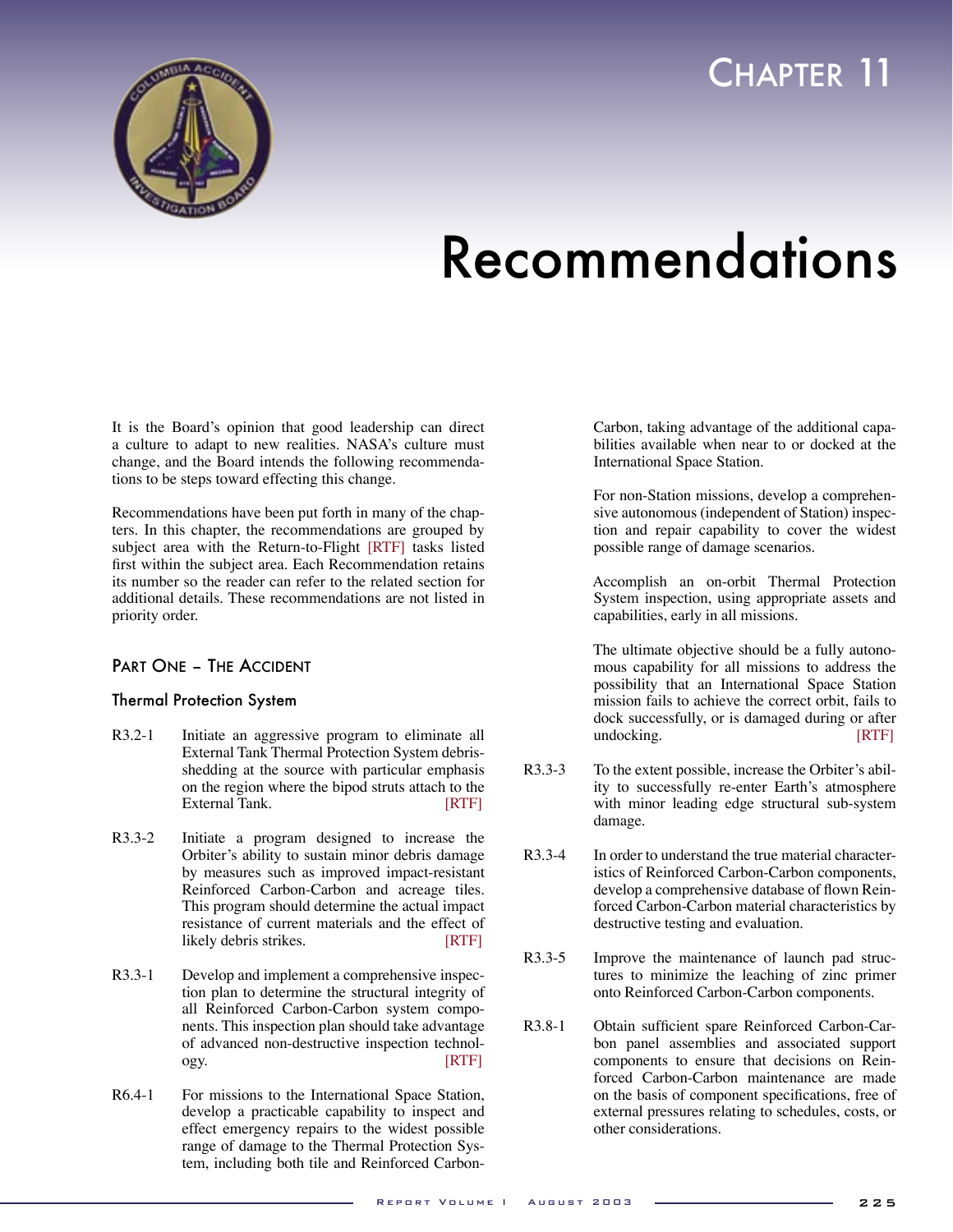R3.8-2 Develop, validate, and maintain physics-based computer models to evaluate Thermal Protection System damage from debris impacts. These tools should provide realistic and timely estimates of any impact damage from possible debris from any source that may ultimately impact the Orbiter. Establish impact damage thresholds that trigger responsive corrective action, such as on-orbit inspection and repair, when indicated.

#### Imaging

- R3.4-1 Upgrade the imaging system to be capable of providing a minimum of three useful views of the Space Shuttle from liftoff to at least Solid Rocket Booster separation, along any expected ascent azimuth. The operational status of these assets should be included in the Launch Commit Criteria for future launches. Consider using ships or aircraft to provide additional views of the Shuttle during ascent. [RTF]
- R3.4-2 Provide a capability to obtain and downlink high-resolution images of the External Tank after it separates. [RTF]
- R3.4-3 Provide a capability to obtain and downlink high-resolution images of the underside of the Orbiter wing leading edge and forward section of both wings' Thermal Protection System. [RTF]
- R6.3-2 Modify the Memorandum of Agreement with the National Imagery and Mapping Agency to make the imaging of each Shuttle flight while on orbit a standard requirement. [RTF]

# Orbiter Sensor Data

- R3.6-1 The Modular Auxiliary Data System instrumentation and sensor suite on each Orbiter should be maintained and updated to include current sensor and data acquisition technologies.
- R3.6-2 The Modular Auxiliary Data System should be redesigned to include engineering performance and vehicle health information, and have the ability to be reconfigured during flight in order to allow certain data to be recorded, telemetered, or both as needs change.

# Wiring

R4.2-2 As part of the Shuttle Service Life Extension Program and potential 40-year service life, develop a state-of-the-art means to inspect all Orbiter wiring, including that which is inaccessible.

#### Bolt Catchers

R4.2-1 Test and qualify the flight hardware bolt catchers. [RTF]

#### **Closeouts**

R4.2-3 Require that at least two employees attend all final closeouts and intertank area hand-spraying procedures. [RTF]

#### Micrometeoroid and Orbital Debris

R4.2-4 Require the Space Shuttle to be operated with the same degree of safety for micrometeoroid and orbital debris as the degree of safety calculated for the International Space Station. Change the micrometeoroid and orbital debris safety criteria from guidelines to requirements.

#### Foreign Object Debris

R4.2-5 Kennedy Space Center Quality Assurance and United Space Alliance must return to the straightforward, industry-standard definition of "Foreign Object Debris" and eliminate any alternate or statistically deceptive definitions like "processing debris." [RTF]

# PART TWO – WHY THE ACCIDENT OCCURRED

#### Scheduling

R6.2-1 Adopt and maintain a Shuttle flight schedule that is consistent with available resources. Although schedule deadlines are an important management tool, those deadlines must be regularly evaluated to ensure that any additional risk incurred to meet the schedule is recognized,<br>understood, and acceptable. [RTF] understood, and acceptable.

#### **Training**

R6.3-1 Implement an expanded training program in which the Mission Management Team faces potential crew and vehicle safety contingencies beyond launch and ascent. These contingencies should involve potential loss of Shuttle or crew, contain numerous uncertainties and unknowns, and require the Mission Management Team to assemble and interact with support organizations across NASA/Contractor lines and in various locations. [RTF]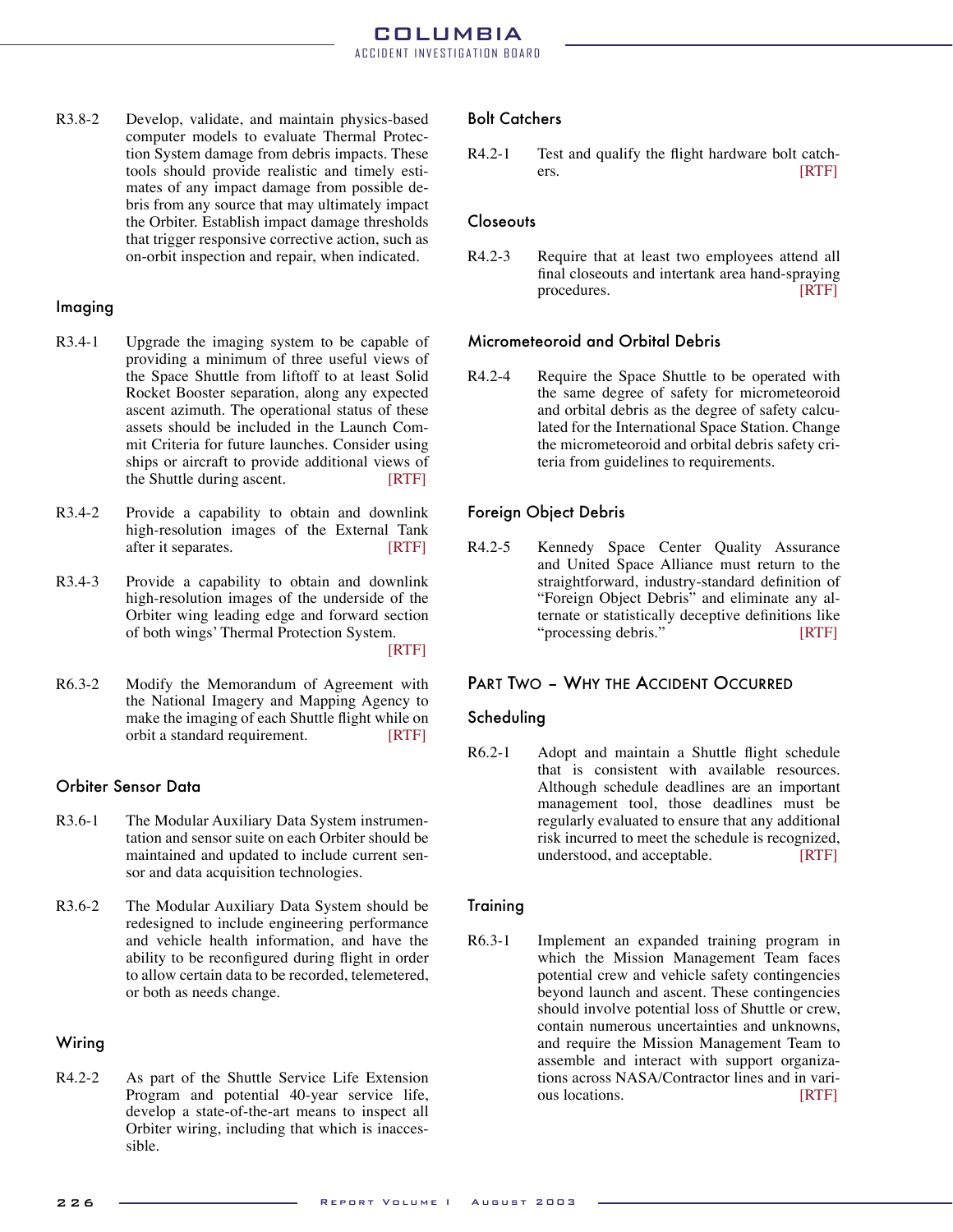#### **Organization**

- R7.5-1 Establish an independent Technical Engineering Authority that is responsible for technical requirements and all waivers to them, and will build a disciplined, systematic approach to identifying, analyzing, and controlling hazards throughout the life cycle of the Shuttle System. The independent technical authority does the following as a minimum:
	- Develop and maintain technical standards for all Space Shuttle Program projects and elements
	- Be the sole waiver-granting authority for all technical standards
	- Conduct trend and risk analysis at the subsystem, system, and enterprise levels
	- Own the failure mode, effects analysis and hazard reporting systems
	- Conduct integrated hazard analysis
	- Decide what is and is not an anomalous event
	- Independently verify launch readiness
	- Approve the provisions of the recertification program called for in Recommendation R9.1-1.

The Technical Engineering Authority should be funded directly from NASA Headquarters, and should have no connection to or responsibility for schedule or program cost.

- R7.5-2 NASA Headquarters Office of Safety and Mission Assurance should have direct line authority over the entire Space Shuttle Program safety organization and should be independently resourced.
- R7.5-3 Reorganize the Space Shuttle Integration Office to make it capable of integrating all elements of the Space Shuttle Program, including the Orbiter.

# PART THREE – A LOOK AHEAD

#### **Organization**

R9.1-1 Prepare a detailed plan for defining, establishing, transitioning, and implementing an independent Technical Engineering Authority, independent safety program, and a reorganized Space Shuttle Integration Office as described in R7.5-1, R7.5- 2, and R7.5-3. In addition, NASA should submit annual reports to Congress, as part of the budget review process, on its implementation activi-<br>ties. [RTF]  $[RTF]$ 

#### **Recertification**

R9.2-1 Prior to operating the Shuttle beyond 2010, develop and conduct a vehicle recertification at the material, component, subsystem, and system levels. Recertification requirements should be included in the Service Life Extension Program.

#### Closeout Photos/Drawing System

- R10.3-1 Develop an interim program of closeout photographs for all critical sub-systems that differ from engineering drawings. Digitize the closeout photograph system so that images are immediately available for on-orbit troubleshooting. [RTF]
- R10.3-2 Provide adequate resources for a long-term program to upgrade the Shuttle engineering drawing system including:
	- Reviewing drawings for accuracy
	- Converting all drawings to a computeraided drafting system
	- Incorporating engineering changes